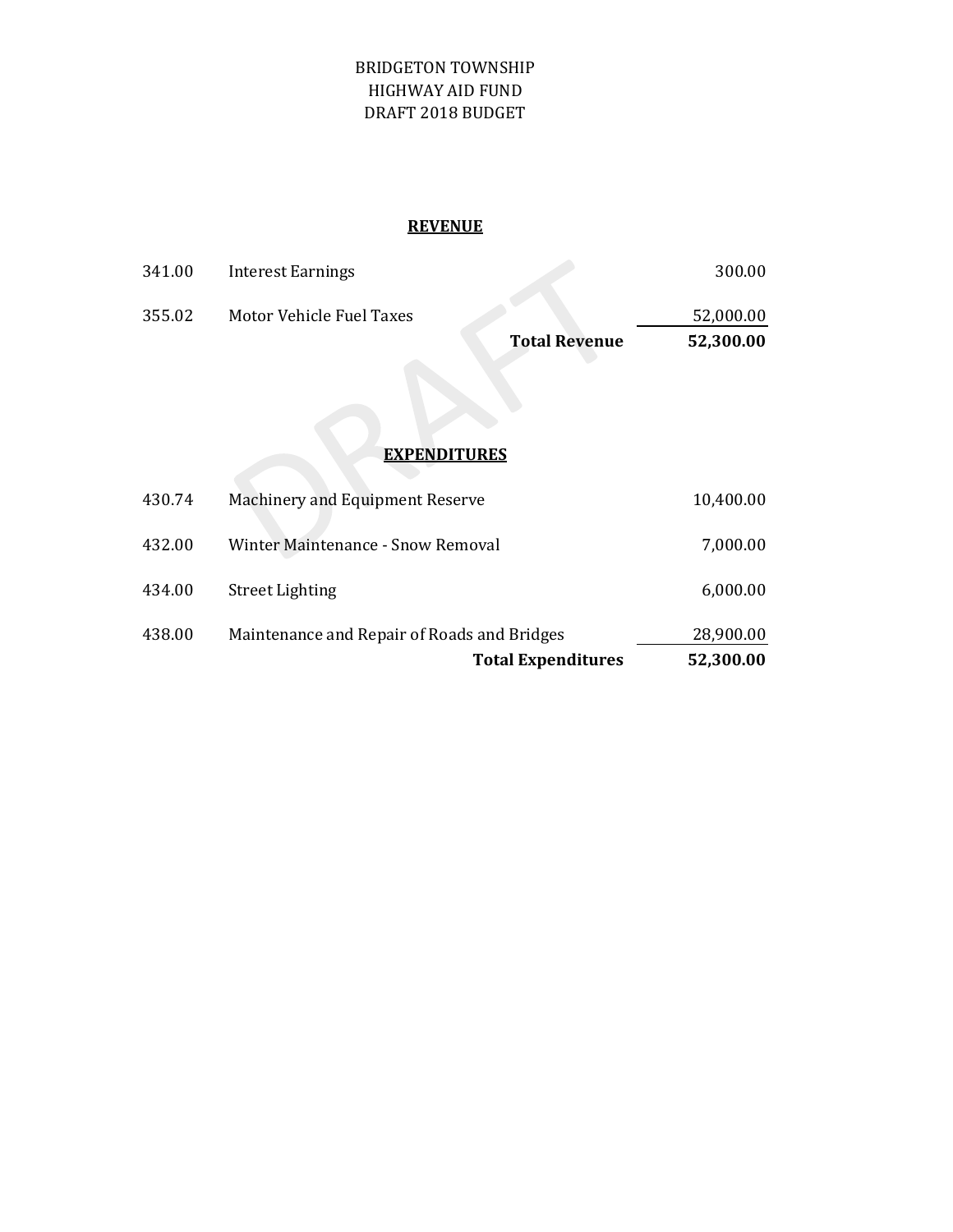#### DRAFT 2018 BUDGET BRIDGETON TOWNSHIP GENERAL FUND

#### **REVENUE**

|        |                                   | <b>Total Revenue</b> | 309,450.00 |
|--------|-----------------------------------|----------------------|------------|
| 362.00 | <b>Public Safety Permits</b>      |                      | 3,500.00   |
| 361.30 | Zoning/Subdivision/Land Dev Fees  |                      | 3,000.00   |
| 356.02 | <b>State Game Lands</b>           |                      | 200.00     |
| 355.04 | <b>Liquor Licenses</b>            |                      | 300.00     |
| 355.01 | <b>Public Utility Realty Tax</b>  |                      | 350.00     |
| 341.00 | Interest                          |                      | 1,300.00   |
| 331.12 | <b>Local Code Violations</b>      |                      | 600.00     |
| 331.11 | <b>Vehicle Code Violations</b>    |                      | 500.00     |
| 321.80 | <b>Cable Television Franchise</b> |                      | 13,500.00  |
| 321.32 | <b>Junkyard Permits</b>           |                      | 400.00     |
| 310.60 | <b>Admissions Tax</b>             |                      | 1,200.00   |
| 310.21 | <b>Earned Income Tax</b>          |                      | 150,000.00 |
| 310.10 | Real Estate Transfer Tax          |                      | 27,500.00  |
| 301.41 | Interims - Fire Tax               |                      | 50.00      |
| 301.40 | Interims                          |                      | 50.00      |
| 301.21 | Prior Year Levy - Fire Tax        |                      | 1,500.00   |
| 301.20 | Prior Year Levy                   |                      | 1,500.00   |
| 301.11 | Current Year Levy - Fire Tax      |                      | 52,000.00  |
| 301.10 | <b>Current Year Levy</b>          |                      | 52,000.00  |

# **TOTAL GENERAL FUND EXPENSES**

| <b>General Government</b>     |       | 64,700.00  |
|-------------------------------|-------|------------|
| <b>Public Safety</b>          |       | 98,000.00  |
| <b>Public Works</b>           |       | 115,750.00 |
| Culture/Recreation            |       | 2,000.00   |
| <b>Employer Paid Benefits</b> |       | 5,000.00   |
| Insurance/Casualty & Surety   |       | 24,000.00  |
|                               | Total | 309,450.00 |